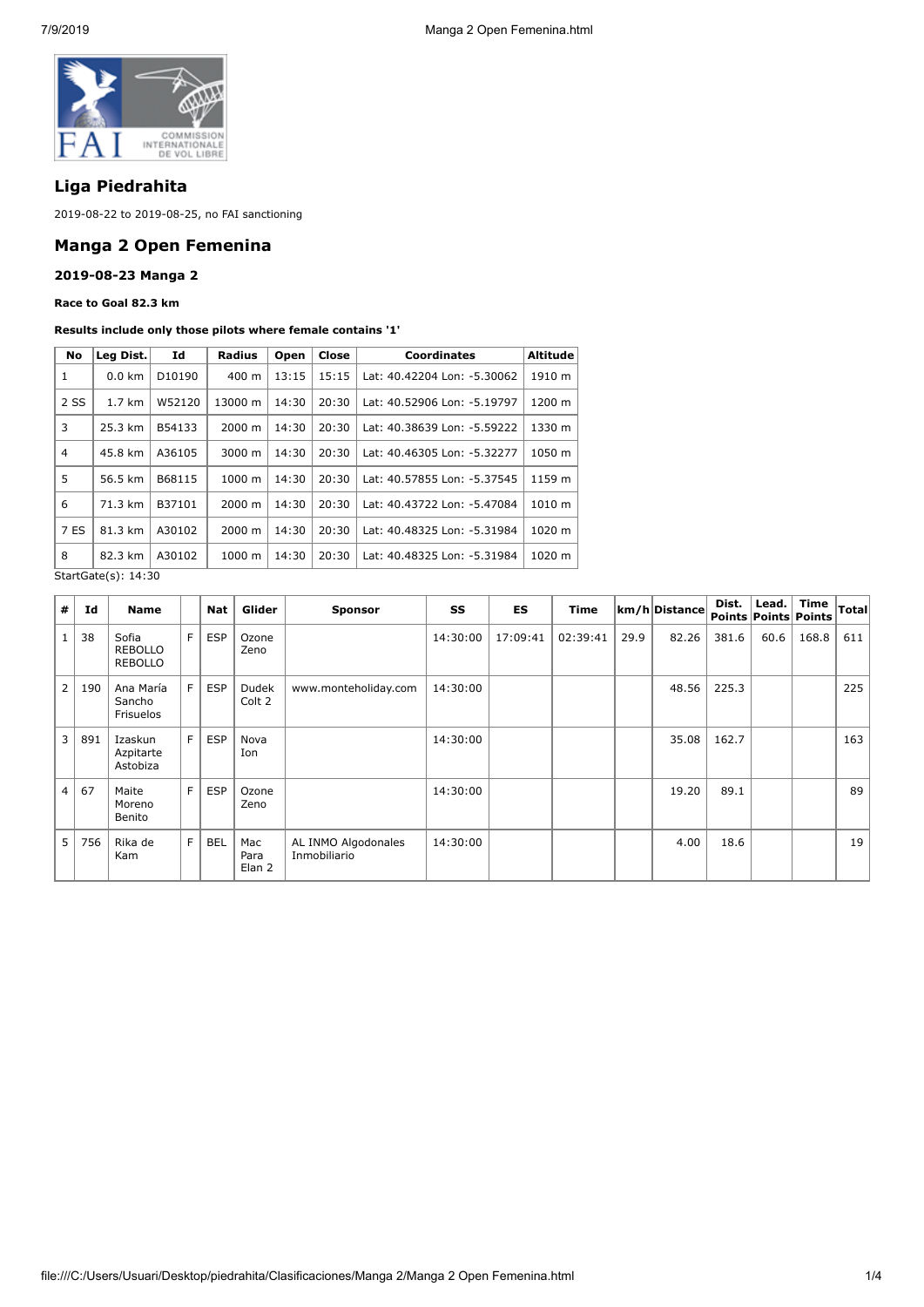**Pilots absent from task (ABS)**

**Id Name**

# **Pilots not yet processed (NYP)**

**Id Name**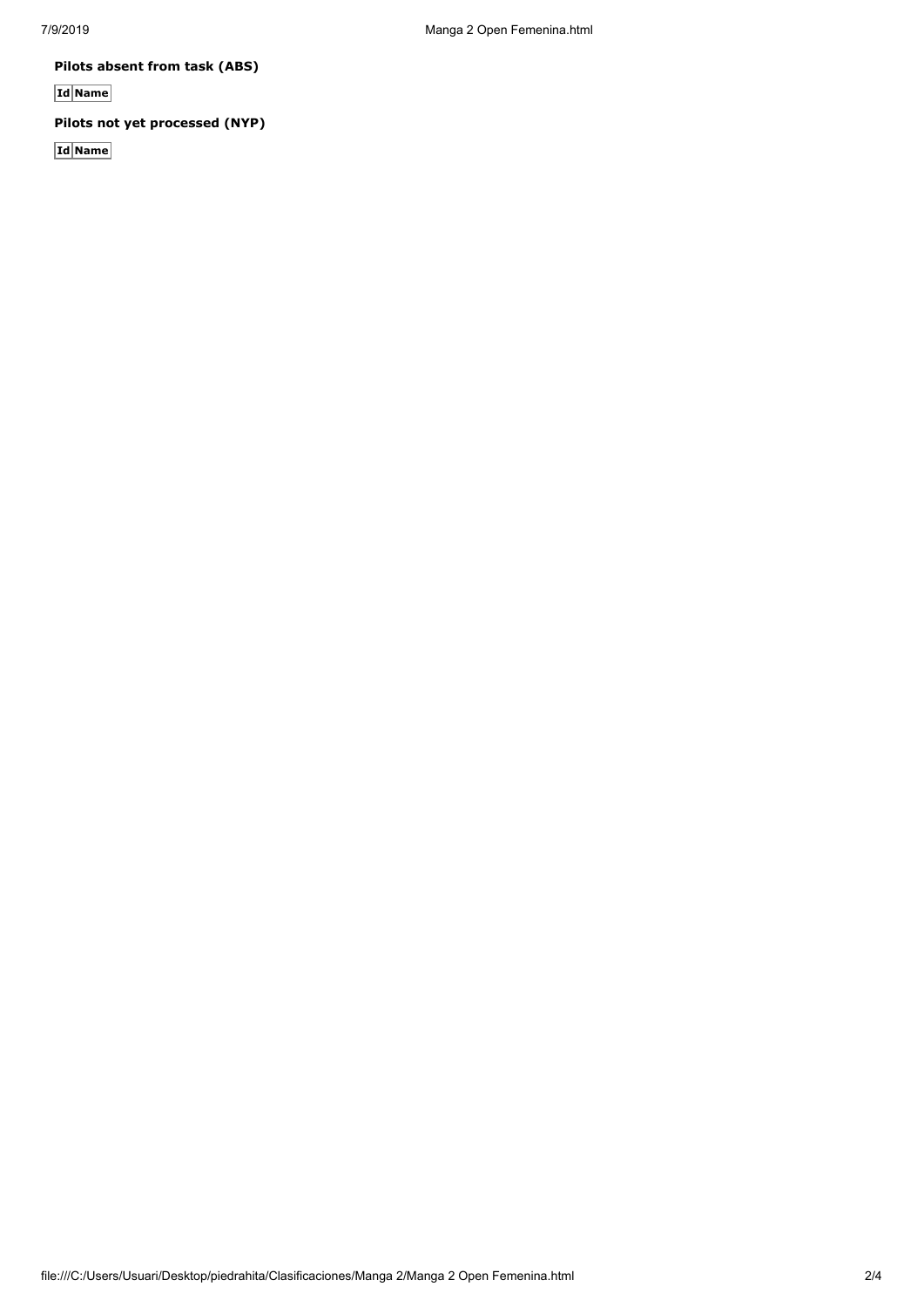#### **Task statistics**

| param                           | value                     |
|---------------------------------|---------------------------|
| ss distance                     | 79.564                    |
| task_distance                   | 82.255                    |
| launch_to_ess_distance          | 81.255                    |
| no_of_pilots_present            | 85                        |
| no_of_pilots_flying             | 84                        |
| no_of_pilots_lo                 | 30                        |
| no_of_pilots_reaching_nom_dist  | 77                        |
| no_of_pilots_reaching_es        | 55                        |
| no_of_pilots_reaching_goal      | 54                        |
| sum_flown_distance              | 5818.488                  |
| best_dist                       | 82.255                    |
| best_time                       | 1.87083333333333          |
| worst_time                      | 4.50583333333333          |
| no_of_pilots_in_competition     | 90                        |
| no_of_pilots_landed_before_stop | 0                         |
| sum_dist_over_min               | 5486.591                  |
| sum_real_dist_over_min          | 5486.591                  |
| sum_flown_distances             | 5818.488                  |
| best_real_dist                  | 82.255                    |
| last_start_time                 | 2019-08-23T14:30:00+02:00 |
| first_start_time                | 2019-08-23T14:30:00+02:00 |
| first_finish_time               | 2019-08-23T16:22:15+02:00 |
| max_time_to_get_time_points     | 3.23861742935629          |
| no_of_pilots_with_time_points   | 41                        |
| goalratio                       | 0.642857142857143         |
| arrival_weight                  | 0                         |
| departure_weight                | 0                         |
| leading_weight                  | 0.108216900510204         |
| time_weight                     | 0.510165388119533         |
| distance_weight                 | 0.381617711370262         |
| smallest leading coefficient    | 1.24459538708088          |
| available_points_distance       | 381.617711370262          |
| available_points_time           | 460.165388119533          |
| available_points_departure      | 0                         |
| available_points_leading        | 158.216900510204          |
| available_points_arrival        | 0                         |
| time_validity                   | 1                         |
| launch_validity                 | 1                         |
| distance_validity               | 1                         |
| stop_validity                   | 1                         |
| day_quality                     | 1                         |
| ftv_day_validity                | 1                         |
| time_points_stop_correction     | 0                         |

### **Scoring formula settings**

**param value**